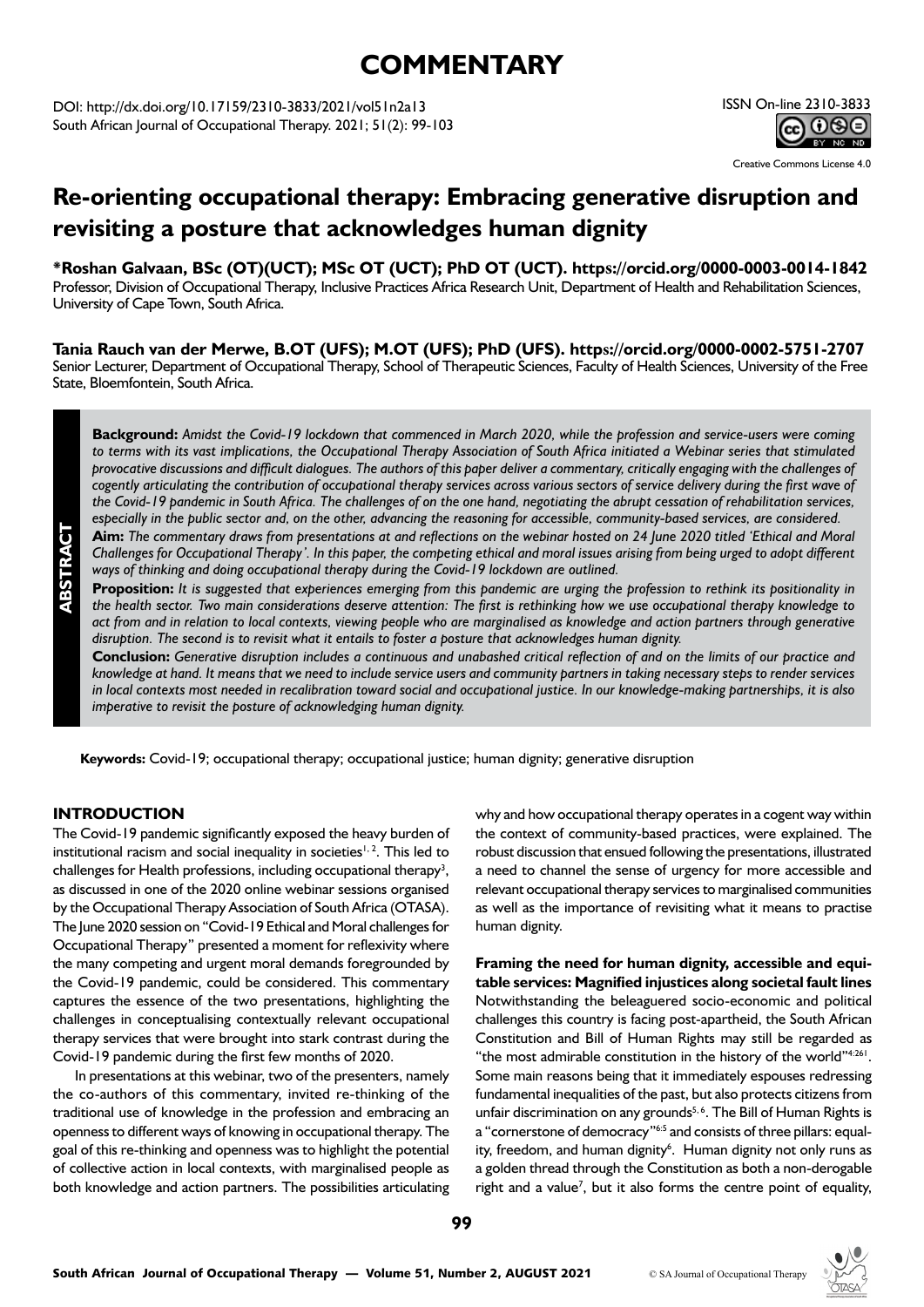regardless of differentiating categories such as race, gender, disability, or age<sup>6</sup>. Partly because of the tenacious historical markers of injustice, seemingly discursively iterating themselves in the past 27 years post-apartheid<sup>8</sup>, there has been an awareness that we live in a context where equity and justice remain to be everyday challenges for people along the fault-lines of race, disability, socio-economic, and gender descriptors. However, Covid-19 brought into plain view how a priori inequalities along these fault-lines exponentially exacerbate the burdens that marginalised and oppressed people globally endure.

As evidence, internationally, the killing of George Floyd has led to renewed attention to the calls for anti-racism, as emanating from the Black Lives Matter movement. Likewise in 2020 in South Africa, we have seen the fatal consequences of police brutality on people such as Collins Khosa<sup>9</sup> on his property, Robyn Montsumi while in custody'<sup>0</sup> and the ruthless shooting of Nathaniel Julies, a teenager with Down's syndrome<sup>11</sup>. This, together with the disregard for human dignity and wellbeing shown for the daily struggles faced by marginalised communities during the initial lockdown and later the first peak of the pandemic in South Africa has been evident in the evictions of shack dwellers across the country<sup>12-14</sup>. Furthermore, the approach to dealing with the needs of people living on the streets<sup>15</sup> as well as the continuous inept handling of the pervasive prevalence of Genderbased Violence (GBV)<sup>16</sup> shows the everyday shattering impact of a perpetually flawed systems. In addition, the inequality occurring as schools re-opened<sup>17</sup> in 2020 was evident of how human rights and equality tend to be affected. This effect was also demonstrated in the impact of unemployment on food security and the lack of access to water at a time when this is needed to preserve life and wellbeing<sup>18</sup>. On a governance level, all the above were compounded by increasingly emerging evidence of widespread corruption and exploitation of relief-funds. On the one hand, from an occupational perspective, one may argue that some of these exploitations for monetary reasons are generated in lieu of the social field of occupational choice<sup>19</sup>, or a lack of occupational possibilities<sup>20</sup>. On the other hand, employing the same argument to justify or mitigate corrupt and/or criminal actions by people in governing positions of political and economic power, will not stand. Not from a judicial, ethical, moral, or an occupational justice perspective.

At the forefront of healthcare in a time of crisis, the occupational therapy profession too was again confronted with the limits of its practice, if not its difficulty to articulate collectively the profession's value and purpose within the rationale of a medical model. At most public hospitals, outpatient rehabilitation services ceased and the turn-around times for admission and discharge of acute-care patients rendered occupational therapy services moot. The call for the occupational therapy profession to contribute to opposing these issues that not only affect people's health and wellbeing but often leads to stress, health conditions and disabilities of various forms, is embedded in a justice and socially transformative orientation to occupational therapy $2^1$ . Redesigning occupational therapy services to become more contextually relevant through re-orientating these services and making them accessible to and in community settings, is pivotal to this discourse.

#### **Towards human dignity and accessible, equitable services**

A posture of acknowledging a person's human dignity is fundamental to contextually relevant services. The posture toward acknowledging a person's human dignity, as inherent in the South African Constitution and National Health  $Act^{22}$ , can be recognised in several ways. One is to inherently regard any person we encounter as an equal

and legitimate carrier of, and giver of knowledge<sup>23-25</sup> and thereby, recognising the person's epistemic virtue. Ndlovu- Gatsheni<sup>26</sup> states that one form of dehumanisation is when one rejects a person's epistemic virtue, meaning that one can often, sometimes in quite unsaid and tacit ways, render another person as either having no knowledge, or knowledge of a lesser value<sup>26</sup>. For example, users of occupational therapy services, may not have the same knowledge as occupational therapists, and yet may have crucial knowledge that needs to be communicated to deliver effective and relevant services. A second way a posture that acknowledges human dignity can be recognised, is to maintain an ego-state from one adult to another when we communicate with adult service users. That means that the priority should be to avoid adopting communicative ways that assume a paternalistic posture, especially when a person speaks a language that is different to that of the professional, is elderly, has less formal education, or is a person with a disability. Regarding a person as an equal adult and not as a quasi-child is imperative when we engage in reasoning and knowledge exchange. A third way of maintaining a posture that acknowledges human dignity is to include all relevant stakeholders in decision-making. This may imply that decision-making is often a process and requires one to keep asking questions and to be comfortable with the fact that as an occupational therapist, one does not know or must know everything. Moreover, we need to be careful of assuming that we always know best, as this masks another form of paternalism<sup>8</sup>.

The re-orientation and redesign of occupational therapy will be emboldened through collaborating with community health workers and community members while focusing on systemic issues<sup>27, 28</sup>. Some of the lessons learned during the peak of the Covid-19 pandemic highlight the need to respond to this moral responsibility to contribute to community-driven strategies that reduce poverty and inequality and challenge the systems that maintain inequities. Such approaches support and extend the work already being done in communities. While there may be many individual, even personal actions taken to respond to people's needs, there is also the opportunity to galvanize our actions by critically reflecting on the gaps and approaches to the services that we provide, so that these services become more accessible. This is supported by the expectation that as health professionals, we focus on the social determinants of health $21$  as guided by the marginalised people in the contexts where we envisage our practice. This could assist in acting from where we are, such that we may change what we do as health professionals. Scholarship in occupational science and occupational therapy is available and offers some ideas on the necessary shifts so that the discipline of occupational science and the profession of occupational therapy may respond more cogently to the global and local economic, social and political factors that contribute to occupational injustice by limiting human engagement in occupations. Responding to occupational injustice through service provision is implicit in OTASA's submission to the Truth and Reconciliation Commission in 1997<sup>29</sup> and more recently, the Association's expression of our collective commitment to standing in solidarity in ending systemic racism and forms of oppression $30$ . To illustrate what acting from where you think and do from could look like, we describe a contribution emanating from academia during the lockdown.

## **Challenging the** *status quo* **through generative disruption**

Generative disruption involves the profession continuously questioning where it is that we think from, that is, to consider the influence of our geo-location and positionality on knowledge production and consumption, so that we ensure that we shift to thinking

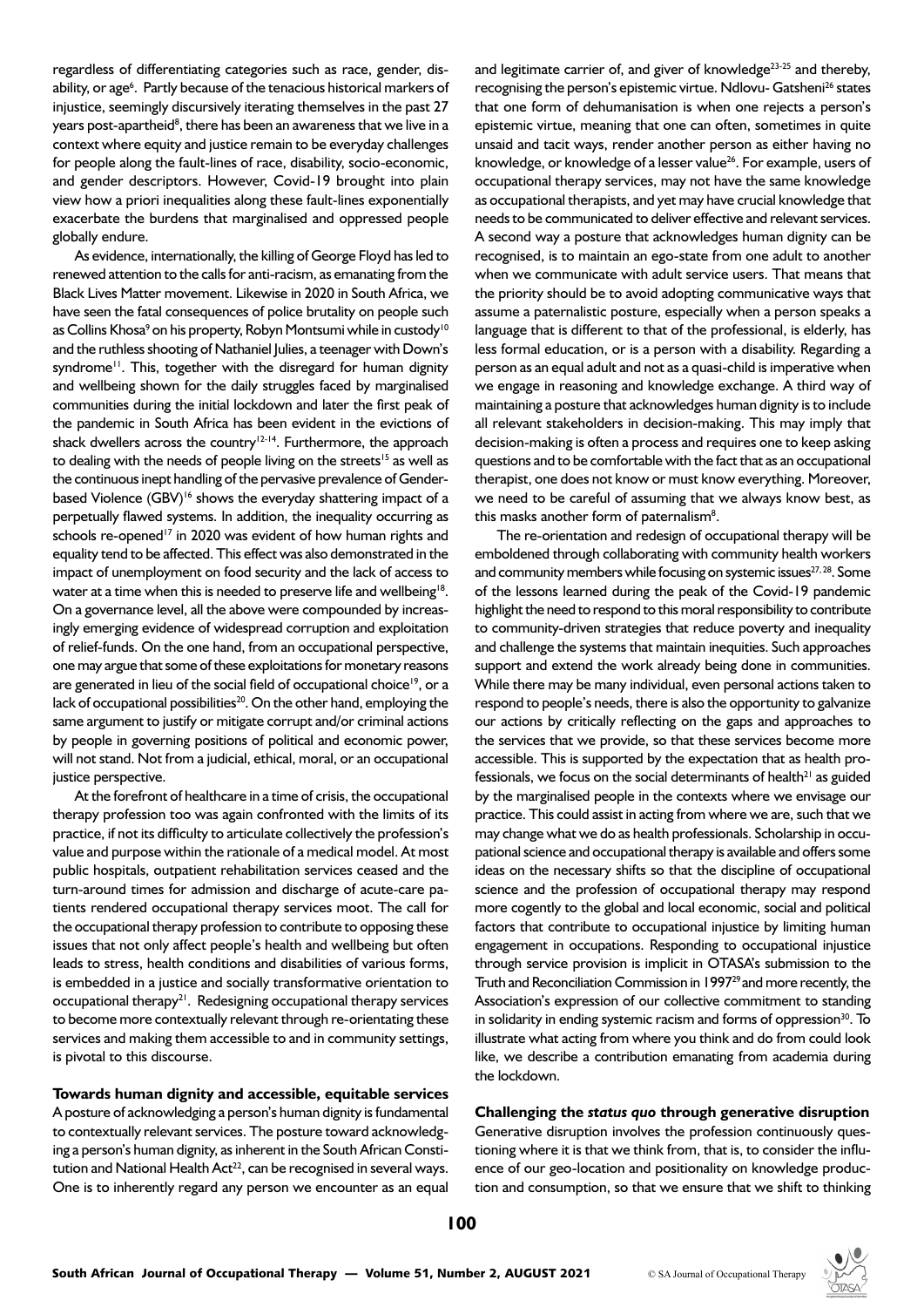from positions where we utilize or seek knowledge that allows us to take actions that promote equity and justice $31$ . In essence, this means challenging systemic and interpersonal oppression, as it occurs in our everyday occupations so that taken-for-granted hegemonies related to race, ableism, gender, or similar discriminatory practices are questioned. We will be able to shift our practices to do this through critical reflexivity on how privilege and oppression operate through what is known, through how we see one another as beings, and through what we do in the contexts that we find ourselves in. Such critical reflexivity is emboldened when we focus on the (occupational) contexts within which people live. So, while occupational therapists may be called upon to assist in acute care during Covid-19, we can also look to serve the many people who will not access hospital-based care. Many Community Health Workers, volunteers, and people in communities need support and guidance to assist with designing solutions and accessing resources, as they face the everyday burdens of social inequality and occupational and epistemic injustice. It is here that occupational therapists could be useful resources available to communities during this time. While we do this, we can also learn how to change our practice in the long-term to respond to the needs as we come to understand them more. The Occupation-based Community Development framework<sup>32,33</sup> provides some guidance on how to engage in change-processes in ways that respect how the histories of marginalized people have been shaped by dominating geopolitical, economic, and social factors, and how these factors influence occupational engagement during Covid-19. Through doing praxis that uses participatory action-learning methodologies and de-colonial perspectives, we can generate questions that will fuel our practice. Our work is now to open possibilities for more equitable spaces of action to emerge. While there are many possibilities for how to do this, two examples are: Occupational therapists could be available through existing governmental call centres to deal with people calling in for advice on gender-based violence, also offering specialized guidance to persons with disabilities and their caregivers. Occupational therapists could also be available as resource persons at district levels to mental health service users (MHSUs), their families, and communities who are trying to assist MHSUs in their communities. Of course, if we redeployed some of our services from tertiary levels of care to district levels, it would mean that services would be much more accessible and this, together with redesigning services so that we include a focus on injustice, would position the profession to serve during and post the Covid-19 pandemic. Furthermore, if at district levels we shifted from focusing on clinical services, there are many possibilities for how to re-imagine practice in these times.

With the vision of a more disability inclusive health system, the first author, as part of a research group with colleagues and disability advocates in Inclusive Practices Africa, urged the Presidency and the Department for Women, Youth and Persons with Disability and Social Development to motivate for mainstreaming the inclusion of disability into planning for Covid-19 responses. We proposed that resources be mobilised to support persons with disabilities, their families, and communities in multiple ways. Through a series of implementation practices (for example, advocacy meetings with key decision-makers and communicating key messages of how disability intersects with societal issues such as Gender-Based Violence) we saw some inclusion of disability in the 'languaging' and planning for Covid-19 in the presidency and various governmental departments. This was evident in the president's third address to the nation where he identified the specific needs of persons with disabilities more explicitly. While this advocacy made a small contribution, adding to the voices of the many Non-Profit Organisations (NGOs) and persons with disabilities already advocating, much more needs to be done, especially with regards to the implementation of accessible services. Health and rehabilitation professionals could be more available to contribute at district levels, advocating for the re-direction of services from acute and tertiary care, towards communities. In addition, for people accessing services in the private sector, more services which connect with their home environments and supports are needed. We cannot afford to be silent or absent from creating disability-inclusive services. Unfortunately, we know what the consequences of the poor state of service provision have been for people with disabilities on the margins, as evidenced in the case of Life Esidimeni<sup>34</sup>.

While the OTASA Truth and Reconciliation Commission submission in 1997 acknowledged the "profession's preference to not be involved in politics"29:19, the current OTASA statement signals that this preference - together with trying to be neutral and silent in the face of inequity and oppression - is intolerable<sup>30</sup>. Implicit to this is the need to de-link from the systems of thinking that hold us captive to complying with bio-medially oriented systems and systems that marginalise groups of people<sup>31</sup>. This concept of de-linking has been identified as being a part of generative disruption and draws from the decolonial scholarship of Walter Mignolo, who writes that delinking from coloniality is an ideological and a pragmatic project $35, 36$ .

#### **CONCLUSION**

Embracing generative disruption is about being open to not knowing and learning to know through collaborating with marginalised people. This means that we will need to become accepting of not always having solutions at the outset and instead, rethink and codesign our services so that we collaborate with people who are oppressed and marginalised. Revisiting the posture of acknowledging and practising human dignity means that we need to consciously interrogate the extent to which we unconditionally accept a person's inherent epistemic virtue; view service users as legitimate bearers and sharers of knowledge; interact from one adult to another in our knowledge-exchanges and include service users in what is often a process of decision-making. In this moment, and again post-Covid-19, we need to seize the chance to practice in ways that support participation in occupations more equitably. It means using our expertise in service in ways that respond to people's needs in their contexts. We can do this by working with organisations and movements already active, such as the C-19 People's Coalition, people we can partner with and learn from.

#### **REFERENCES**

- 1. Karmakar M, Lantz PM, Tipirneni R. Association of Social and Demographic Factors With COVID-19 Incidence and Death Rates in the US. JAMA Network Open. 2021; 4: 1 e2036462. https://jamanetwork.com/journals/jamanetworkopen/fullarticle/2775732
- 2. Oliveira RGD, Cunha APD, Gadelha AGDS, Carpio CG, Oliveira RBD, Corrêa RM. Desigualdades raciais e a morte como horizonte: considerações sobre a COVID-19 e o racismo estrutural. Cadernos de Saúde Pública. 2020; 36(9). http://dx.doi.org/10.1590/0102-311x00150120
- 3. Hoel V, Zweck CV, Ledgerd R. The impact of Covid-19 for occupational therapy: Findings and recommendations of a global survey.

https://doi.org/10.1080/14473828.2020.1855044

World Federation of Occupational Therapists Bulletin. 2021; 1-8.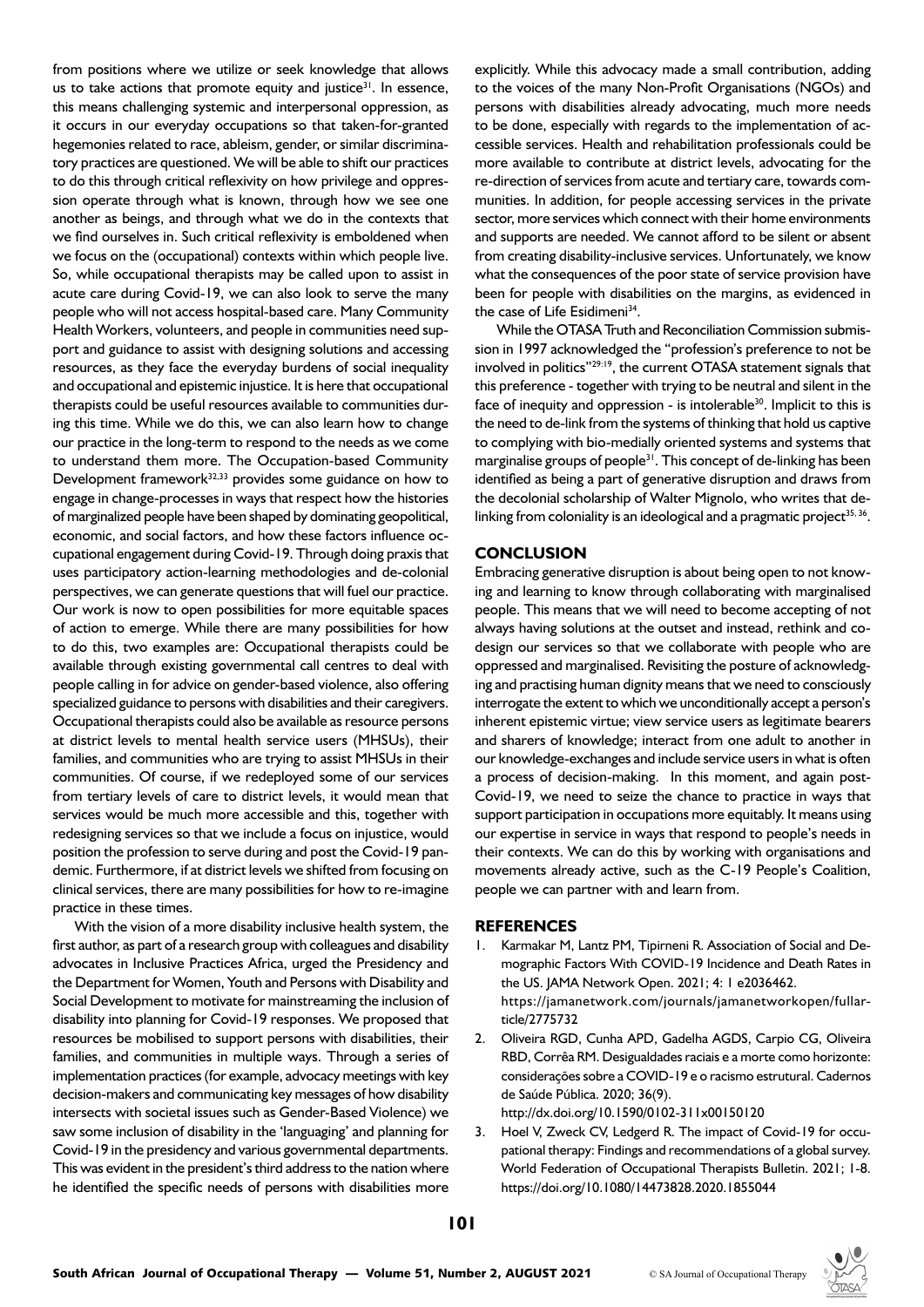- 4. Sustein CR. Designing Democracy: What Constitutions Do. New York: Oxford University Press. 2001.
- 5. Fisher R. A Progressive Constitution. Business Day Human Rights Day. [Internet] 2021; n.d.
- https://businessmediamags.co.za/xtrending/a-progressive-constitution/ 6. South African Constitution, Chapter 2, Bill of Rights. South African Department of Justice, 2021(1996).

https://www.justice.gov.za/legislation/constitution/pdf.html

- 7. Wessels L. Personal interview: Grounding principles in the SA Constitution and Bill of Human Rights for ethical decision making during the COVID-19 pandemic. Advocate Leon Wessels was one of the co-writers in the construction of the SA Constitution and Bill of Human Rights. 2020; 20 June.
- 8. Rauch van der Merwe, T. The Political Construction of Occupational Therapy in South Africa: A Critical Analysis of Curriculum as Discourse. Bloemfontein: University of the Free State; 2019. http:// hdl.handle.net/11660/10424
- 9. Nicolson G. Eight witnesses saw soldiers assault Collins Khosa IPID report. Daily Maverick [Internet]. 2020; 15 September 2020. https:// www.dailymaverick.co.za/article/2020-06-10-eight-witnesses-sawsoldiers-assault-collins-khosa-ipid-report/
- 10. Grobler R. Police watchdog investigating 'baffling' death of sex worker while in custody. News24 [Internet]. 2020; 15 September 2020. https://www.news24.com/news24/southafrica/news/policewatchdog-investigating-baffling-death-of-sex-worker-while-incustody-20200603
- 11. Wikipedia. Shooting of Nathaniel Julies South Africa. [Internet] 2020. https://en.wikipedia.org/wiki/Shooting\_of\_Nathaniel\_Julies
- 12. Draper A, Philpott G, Ntseng D, Butler M. Durban shack dwellers illegally evicted. New Frame [Internet]. 2020; 23 June. https://www. newframe.com/ethekwini-shack-dwellers-illegally-evicted/
- 13. Serebrin J. In South Africa's cities, evictions are happening despite a national ban. City Monitor [Internet]. 2020; 15 September 2020. https://www.citymetric.com/fabric/south-africas-cities-evictionsare-happening-despite-national-ban-5226
- 14. Bonono MG. Undeterred by evictions, South Africa's Abahlali base-Mjondolo continues struggle. [internet] Peoples Dispatch; 2020; 4 August. https://peoplesdispatch.org/2020/08/04/undeterred-byevictions-south-africas-abahlali-basemjondolo-continues-struggle/
- 15. Kiewit L. Inside Strandfontein: Cape Town's COVID-19 homeless site. Mail and Guardian [Internet]. 2020; 15 September. https:// mg.co.za/article/2020-04-16-inside-strandfontein-cape-townscovid-19-homeless-site/
- 16. Tracey-Temba L. Police and courts must do more to reduce genderbased violence. ISS Today [Internet]. 2020; 17 September. https:// issafrica.org/iss-today/police-and-courts-must-do-more-to-reducegender-based violence?utm\_source=BenchmarkEmail&utm\_ campaign=ISS\_Today&utm\_medium=email.
- 17. Dougan L. Widening inequality gap in SA schooling a further casualty of Covid-19. Daily Maverick [Internet], 2020; 30 July. https://www.dailymaverick.co.za/article/2020-07-30-wideninginequality-gap-in-sa-schooling-a-further-casualty-of-covid-19/
- 18. Zembe-Mkabile W, Ramokolo V, Doherty T. Covid-19 and social grants: Relief measures welcome, but not enough. Daily Maverick [Internet]. 2020; 15 September. Available from: https://www.dailymaverick.co.za/article/2020-05-26-covid-19-andsocial-grants-relief-measures-welcome-but-not-enough/
- 19. Galvaan R. The Contextually Situated Nature of Occupational Choice: Marginalised Young Adolescents' Experiences in South Africa. Journal of Occupational Science. 2015. https://doi.org/10.1080/14427591.2014.912124
- 20. Laliberte Rudman D. Occupational terminology, occupational possibilities. Journal of Occupational Science. 2010; 17: 55-59. https://doi.org/10.1080/14427591.2010.9686673
- 21. Richards LA, Galvaan R. Developing socially transformative practice in Occupational Therapy: insights from South African practice. South African Journal of Occupational Therapy. 2018; 1(1): 3-8. http://dx.doi.org/10.17159/2310-3833/2017/vol48n1a2
- 22. National Health Act 61 of 2003. https://www.gov.za/documents/national-health-act#
- 23. Fricker M. Epistemic Injustice, Power and the Ethics of Knowing. Oxford: Oxford University Press; 2007.
- 24. Mutanga O, Walker M. Towards a Disability-inclusive Higher Education Policy through the Capabilities Approach. Journal of Human Development and Capabilities. 2015; 16(4): 501-17. https://doi.org/10.1080/19452829.2015.1101410
- 25. Walker M. Failures and Possibilities of Epistemic Injustice, with some implications for Higher Education. Critical Studies in Higher Education. 2018; 1-17.

https://doi.org/10.1080/17508487.2018.1474774

- 26. Ndlovu-Gatsheni SJ. Decoloniality as the Future of Africa. History Compass. 2015; 13 (10): 485-96. https://doi.org/10.1111/hic3.12264
- 27. van Dyk J. Community health workers could COVID finally unlock their role in the NHI? Bhekisa Centre for Health Journalism. 2020.
- 28. Pillay M, Kathard H. Renewing Our Cultural Borderlands Equitable Population Innovations for Communication (EPIC). Topics in Language Disorders. 2018; 38(2):143-60. https://doi.org/10.1097/TLD.0000000000000151
- 29. Occupational Therapy Association South Africa. The Truth and Reconciliation Commission. Submission from the Occupational Therapy Association of South African to the TRC's Health Sector, 10 September 1997. South African Journal of Occupational Therapy 1998; 27:2. Available from:

[http://www.scielo.org.za/scielo.php?script=sci\\_](http://www.scielo.org.za/scielo.php?script=sci_arttext&pid=S2310-38332008000200005&lng=en) [arttext&pid=S2310-38332008000200005&lng=en.](http://www.scielo.org.za/scielo.php?script=sci_arttext&pid=S2310-38332008000200005&lng=en)

- 30. Occupational Therapy Association of South Africa. OTASA Statement on Systemic Racial Oppression and a Call to the Occupational Therapy Community. Available from: [https://m.facebook.com/OTAssociationOfSouthAfrica/photos/a.72](https://m.facebook.com/OTAssociationOfSouthAfrica/photos/a.729721850472759/2837698593008397/?type=3&source=54) [9721850472759/2837698593008397/?type=3&source=54.](https://m.facebook.com/OTAssociationOfSouthAfrica/photos/a.729721850472759/2837698593008397/?type=3&source=54)
- 31. Galvaan R. Generative disruption through occupational science: Enacting possibilities for deep human connection. Journal of Occupational Science. 2020:1-13. https://doi.org/10.1080/14427591.2020.1818276
- 32. Galvaan R, Peters L. Occupation-based Community Development: A critical approach to Occupational Therapy. In: Dsouza S, Galvaan R, Ramugondo E, editors. Concepts in Occupational Therapy: Understanding Southern Perspectives. Manipal: Manipal University Press; 2017: 172-87.
- 33. Galvaan R, Peters L. Occupation-based Community Development: A critical approach to Occupational Therapy. In: Dsouza S, Galvaan R, Ramugondo E, editors. Concepts in Occupational Therapy: Understanding Southern Perspectives. Manipal: Manipal University Press; 2017: 172-87.
- 34. Makgoba M. The report into the 'circumstances surrounding the deaths of mentally ill patients: Gauteng Province' No Guns: 94+ Silent Deaths and still counting. 2019. [http://healthombud.org.za/](http://healthombud.org.za/wp-content/uploads/2017/05/FINALREPORT.pdf) [wp-content/uploads/2017/05/FINALREPORT.pdf](http://healthombud.org.za/wp-content/uploads/2017/05/FINALREPORT.pdf)
- 35. Mignolo W. Delinking: The rhetoric of modernity, the logic of coloniality and the grammar of de-coloniality. Cultural studies. 2007;21(2-3):449-514.

https://doi.org/10.1080/09502380601162647

**102**